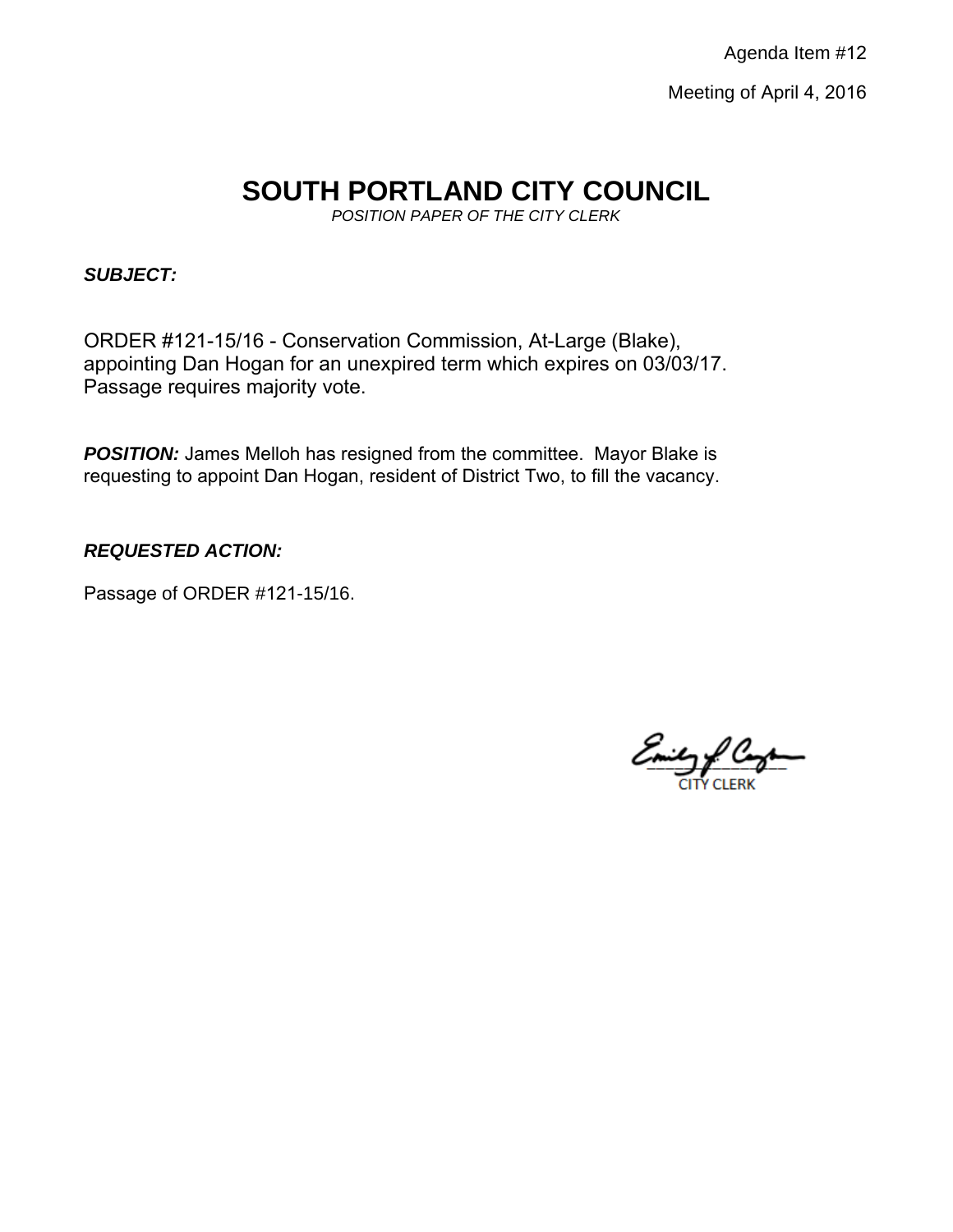

#### CITY OF SOUTH PORTLAND

THOMAS E. BLAKE Mayor

JAMES H. GAILEY City Manager

EMILY CARRINGTON SALLY J. DAGGETT City Clerk  $\qquad$  SALLY J. DAGGETT City Clerk  $\qquad$ Jensen Baird Gardner & Henry

### **IN COUNCIL ORDER #121-15/16**

ORDERED, that Dan Hogan be and hereby is appointed to the Conservation Commission, At-Large (Blake), for a term which expires on 03/03/17. Passage requires majority vote.

Dated: April 4, 2016

District One CLAUDE V.Z. MORGAN

District Two PATRICIA SMITH

District Three EBEN ROSE

District Four LINDA C. COHEN

District Five BRAD FOX

At Large MAXINE BEECHER

At Large THOMAS E. BLAKE